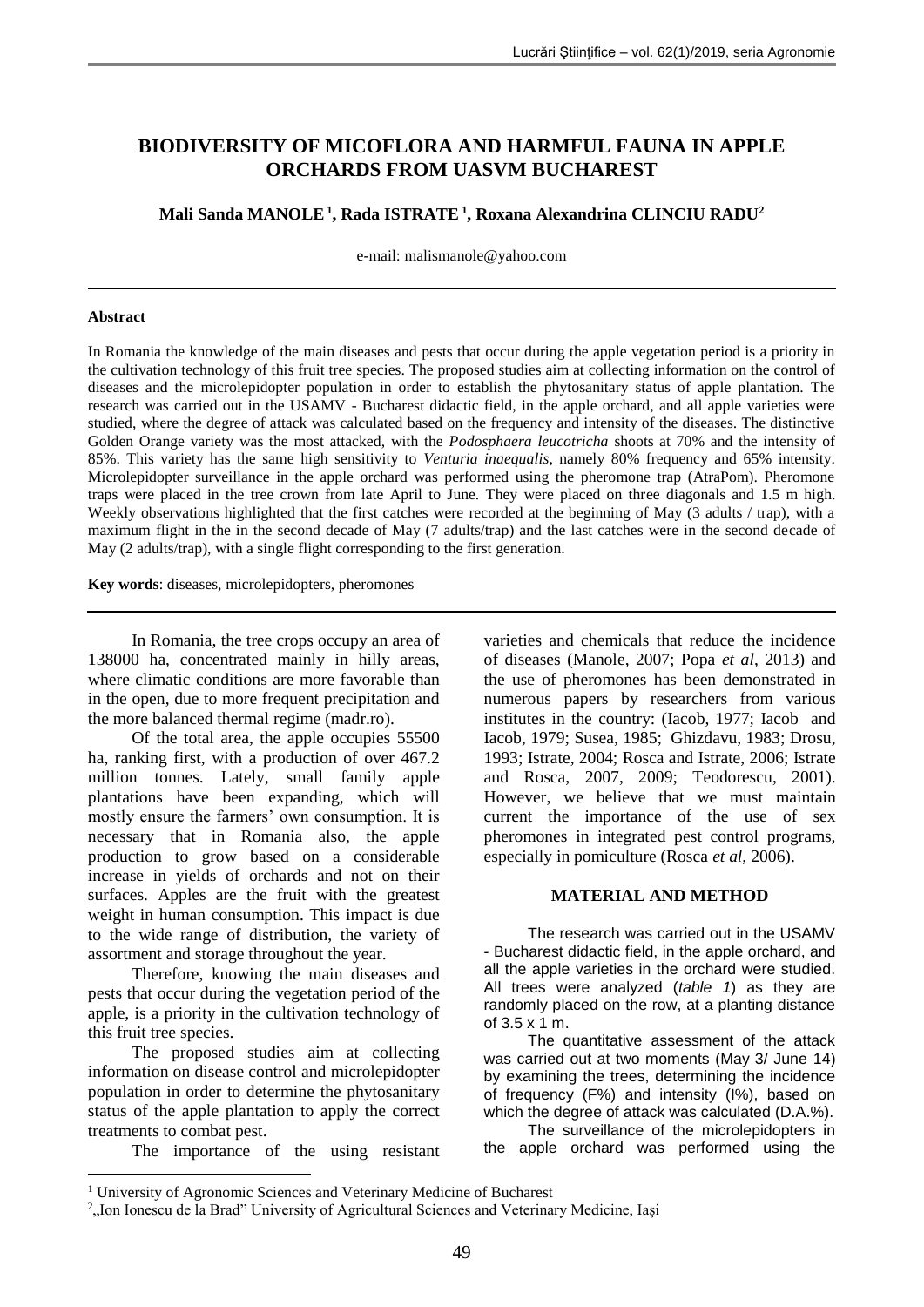*AtraPom* pheromone trap with adhesive (*figure 1*). The pheromone traps were placed in the tree crown, at the edges and in the center of experimental variations from the end of April to June. They were placed on three rows diagonally, and at a height of 1.5 m.

Through weekly tracing of the pheromone traps, the dynamics of the species *Cydia pomonella* (the apple worm) was compiled.

The research took place from April to June, in an apple plantation with a height of 2-3.5 m, with all apple varieties in the USAMV-Bucharest orchard, and the predominant varieties were: Redix and Generos.

Table 1

**The varieties on which the quantitative assessment was carried out**

| Crt. No.        | Variety               | No.trees                                                              |  |  |  |
|-----------------|-----------------------|-----------------------------------------------------------------------|--|--|--|
| 1               | Golden Orange         | 7                                                                     |  |  |  |
| $\overline{c}$  | Golden Reinders       | 5                                                                     |  |  |  |
| 3               | Jonagored Morena      | 5                                                                     |  |  |  |
| $\overline{4}$  | <b>Red Chief</b>      | 1                                                                     |  |  |  |
| 5               | Pinova                | 9                                                                     |  |  |  |
| 6               | Jonagold 'Red Prince' | 4                                                                     |  |  |  |
| 7               | Polka                 | 4                                                                     |  |  |  |
| $\overline{8}$  | <b>Braeburn</b>       | $\overline{5}$                                                        |  |  |  |
| 9               | Gala King             | 10                                                                    |  |  |  |
| 10              | <b>Red Elstar</b>     | 10                                                                    |  |  |  |
| 11              | Jonafree              | $\frac{9}{7}$                                                         |  |  |  |
| $\overline{12}$ | Remo                  |                                                                       |  |  |  |
| $\overline{13}$ | Fuji 'kiku8'          |                                                                       |  |  |  |
| $\overline{14}$ | Rene                  |                                                                       |  |  |  |
| 15              | Florina               |                                                                       |  |  |  |
| $\overline{16}$ | Aura                  |                                                                       |  |  |  |
| $\overline{17}$ | Romus <sub>3</sub>    |                                                                       |  |  |  |
| $\overline{18}$ | Stark Prim            | $\frac{5}{3}$ $\frac{5}{5}$ $\frac{5}{5}$ $\frac{5}{5}$ $\frac{5}{5}$ |  |  |  |
| 19              | Jonaprim              |                                                                       |  |  |  |
| 20              | <b>Bistritean</b>     |                                                                       |  |  |  |
| $\frac{21}{1}$  | Ciprian               | $rac{5}{5}$                                                           |  |  |  |
| $\overline{22}$ | <b>Red Topaz</b>      |                                                                       |  |  |  |
| $\frac{23}{24}$ | Iris                  | $\frac{5}{5}$                                                         |  |  |  |
|                 | Rebra                 |                                                                       |  |  |  |
| 25              | Pionier               | 5                                                                     |  |  |  |
| $\overline{26}$ | Generos               | $\overline{53}$                                                       |  |  |  |
| 27              | Redix                 | 53                                                                    |  |  |  |





b. Figure 1 **Installing pheromone traps**

## **RESULTS AND DISCUSSIONS**

Following the observations made on the varieties of apple in the USAMV-Bucharest orchard, the following pathogens were identified: *Podosphaera leucotricha*, which produces apple mildew (*figure 2*), *Venturia inaequalis* (*figure 3*), responsible for producing leaf patches and branches and fruits scabbing, and *Monilinia fructigena*, producing moniliosis (*figure 4*).



Figure 2 *Podosphaera leucotricha* **– attacked spring**

The incidence of frequency (%) and intensity (%) are shown in *table 2.* For mildewing were determined values of frequency on the first observation that do not exceed 55% for the Fuji 'kiku8' variety, and on the second observation, the maximum value of frequency was 70% at Golden Orange, which initially presented a percentage of 30%.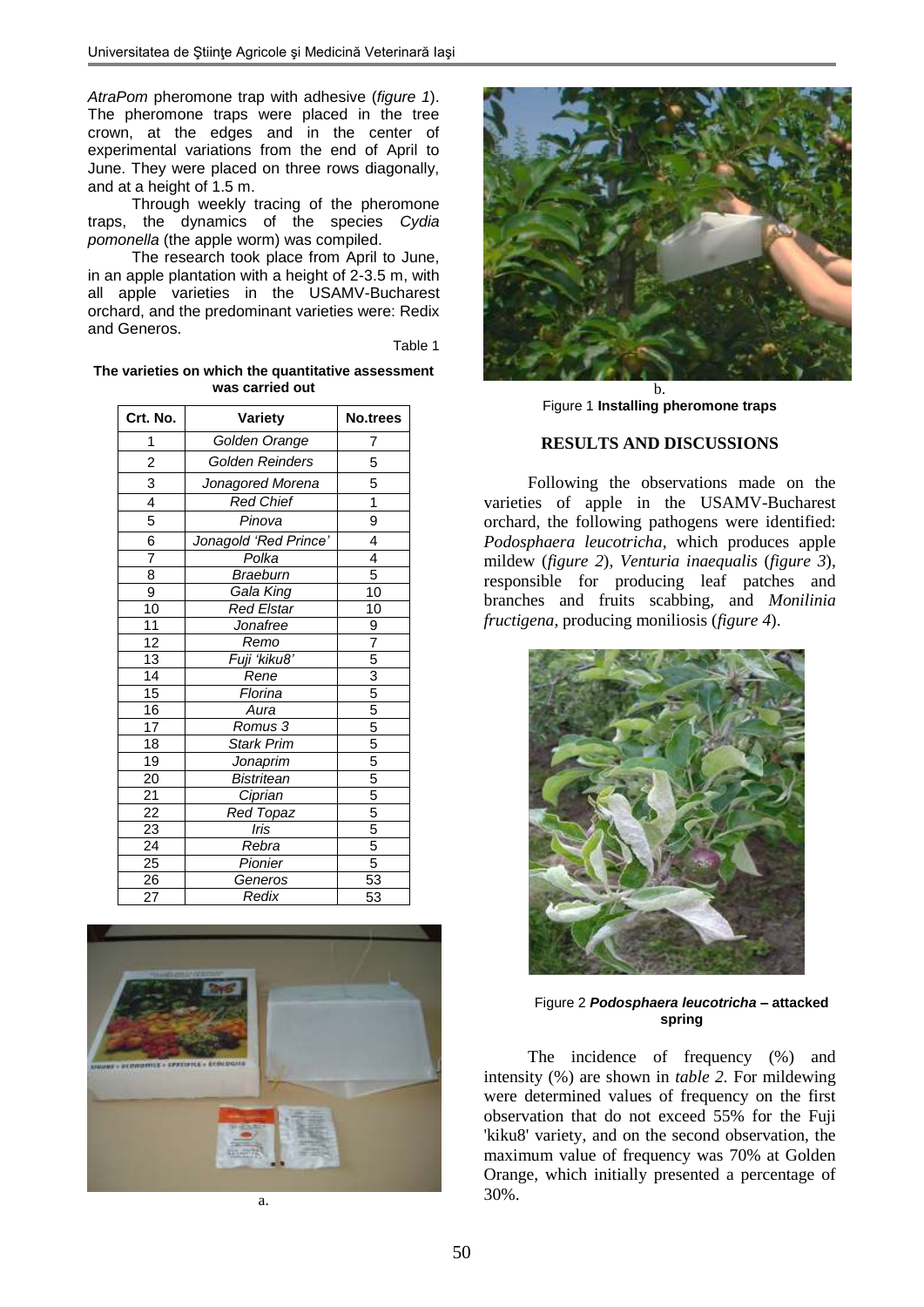

Figure 3 **Brown staining and apple scab -** *Venturia inaequalis*



Figure 4 **Fruit mummification –** *Monilinia fructigena*

Based on this data it was calculated the degree of attack on the apple varieties that presented attacks. (*table 3*).

Table 2

| ġ               | <b>Variety</b>         | <b>Frequency</b><br>F% |                            |              |                                      |              | <b>Intensity</b><br>1%         |                            |                |                               |                                |      |                 |
|-----------------|------------------------|------------------------|----------------------------|--------------|--------------------------------------|--------------|--------------------------------|----------------------------|----------------|-------------------------------|--------------------------------|------|-----------------|
| ້<br>ບັ         |                        |                        | Podosphaera<br>leucotricha |              | <b>Venturia</b><br><i>inaequalis</i> |              | <b>Monilinia</b><br>fructigena | Podosphaera<br>leucotricha |                | Venturia<br><i>inaequalis</i> | <b>Monilinia</b><br>fructigena |      |                 |
|                 | Moment of observations | $1*$                   | $2^*$                      | $1*$         | $2^*$                                | $1*$         | $2^*$                          | $1*$                       | $2^*$          | $1*$                          | $2^*$                          | $1*$ | $2^*$           |
| 1               | Golden Orange          | 30                     | 70                         | 20           | 80                                   | 10           | 20                             | 50                         | 85             | 15                            | 65                             | 15   | 25              |
| 2               | <b>Golden Reinders</b> | 15                     | 20                         | 20           | 75                                   | 10           | 15                             | 25                         | 30             | 20                            | 55                             | 5    | 10              |
| 3               | Jonagored Morena       | 30                     | 35                         | 10           | 30                                   | 5            | 5                              | 30                         | 40             | 15                            | 45                             | 15   | 20              |
| 4               | <b>Red Chief</b>       | 0                      | 0                          | 15           | 25                                   | 5            | 10                             | 0                          | 0              | 15                            | 25                             | 10   | 20              |
| 5               | Pinova                 | 5                      | 10                         | $\Omega$     | 0                                    | $\mathbf{0}$ | $\Omega$                       | 5                          | 15             | $\Omega$                      | 0                              | 0    | $\mathbf 0$     |
| 6               | Jonagold'RedPrince'    | $\overline{40}$        | 50                         | 20           | $\overline{45}$                      | 5            | 5                              | 50                         | 65             | 10                            | 30                             | 10   | $\overline{15}$ |
| $\overline{7}$  | Polka                  | 25                     | 30                         | $\Omega$     | 0                                    | $\Omega$     | $\Omega$                       | 30                         | 45             | $\Omega$                      | 0                              | 0    | $\Omega$        |
| 8               | <b>Braeburn</b>        | 40                     | 55                         | 20           | 65                                   | 20           | 25                             | 30                         | 40             | $\overline{25}$               | 55                             | 25   | 30              |
| 9               | Gala King              | 30                     | 40                         | 20           | 45                                   | 15           | 20                             | 35                         | 45             | 25                            | 50                             | 10   | 15              |
| 10              | <b>Red Elstar</b>      | 15                     | 20                         | 5            | 10                                   | 5            | 5                              | 20                         | 25             | 5                             | 15                             | 5    | 10              |
| 11              | Jonafree               | 30                     | 40                         | $\Omega$     | 5                                    | $\mathbf{0}$ | $\Omega$                       | 25                         | 35             | $\Omega$                      | 5                              | 0    | $\Omega$        |
| 12              | Remo                   | 0                      | 0                          | 0            | 0                                    | $\mathbf 0$  | $\Omega$                       | 0                          | 0              | $\Omega$                      | 0                              | 0    | $\mathbf 0$     |
| $\overline{13}$ | Fuji 'kiku8'           | 55                     | 65                         | 5            | 10                                   | $\Omega$     | $\Omega$                       | 40                         | 50             | 10                            | 15                             | 0    | $\mathbf 0$     |
| 14              | Rene                   | 5                      | 10                         | 10           | 25                                   | $\mathbf 0$  | 0                              | 10                         | 15             | 5                             | 20                             | 0    | $\mathbf 0$     |
| $\overline{15}$ | Florina                | 0                      | 0                          | 0            | $\Omega$                             | $\Omega$     | $\Omega$                       | 0                          | 0              | $\Omega$                      | 0                              | 0    | $\Omega$        |
| 16              | Aura                   | $\mathbf 0$            | 0                          | 0            | 0                                    | $\mathbf{0}$ | $\Omega$                       | 0                          | 0              | $\Omega$                      | 0                              | 0    | $\Omega$        |
| 17              | Romus 3                | 0                      | 0                          | $\mathbf 0$  | 0                                    | $\mathbf{0}$ | $\Omega$                       | 0                          | 0              | 0                             | 0                              | 0    | $\mathbf 0$     |
| 18              | <b>Stark Prim</b>      | 0                      | 0                          | 0            | 5                                    | $\Omega$     | $\Omega$                       | 0                          | 0              | 0                             | 10                             | 0    | 0               |
| 19              | Jonaprim               | 0                      | 0                          | 0            | 0                                    | $\Omega$     | $\Omega$                       | 0                          | 0              | $\Omega$                      | 0                              | 0    | $\mathbf 0$     |
| 20              | <b>Bistritean</b>      | 0                      | 0                          | 0            | 0                                    | $\mathbf{0}$ | 5                              | 0                          | 0              | 0                             | 0                              | 0    | 5               |
| 21              | Ciprian                | $\mathbf 0$            | 0                          | $\Omega$     | 0                                    | $\Omega$     | $\Omega$                       | 0                          | 0              | $\Omega$                      | 0                              | 0    | $\Omega$        |
| 22              | Red Topaz              | 0                      | 0                          | $\Omega$     | 0                                    | $\Omega$     | $\Omega$                       | 0                          | 0              | $\Omega$                      | 0                              | 0    | $\mathbf 0$     |
| 23              | Iris                   | 0                      | 0                          | $\mathbf{0}$ | $\overline{0}$                       | $\Omega$     | 10                             | $\overline{0}$             | $\overline{0}$ | $\Omega$                      | 0                              | 0    | 5               |
| 24              | Rebra                  | 0                      | 0                          | $\mathbf{0}$ | $\Omega$                             | $\Omega$     | $\Omega$                       | 0                          | $\Omega$       | $\Omega$                      | 0                              | 0    | $\Omega$        |
| 25              | Pionier                | $\mathbf 0$            | 0                          | $\mathbf 0$  | 0                                    | $\mathbf 0$  | 0                              | 0                          | 0              | 0                             | 0                              | 0    | $\mathbf 0$     |
| 26              | Generos                | 0                      | 0                          | 0            | 0                                    | 0            | 0                              | 0                          | 0              | 0                             | 0                              | 0    | 0               |
| 27              | Redix                  | 0                      | 0                          | 0            | $\Omega$                             | $\Omega$     | $\Omega$                       | 0                          | 0              | 0                             | 0                              | 0    | $\Omega$        |

### **Incidence of pathogens in the varieties studied**

1\*= observations in May 3rd 2018  $2^*$ = observations in June  $14^{\text{th}}$  2018

From the results we can say that the most sensitive varieties for pathogen attacks are: Golden Orange, Golden Reinders, Jonagold Morena, Jonagold 'Red Prince', Braeburn, Gala King, Red Elstar, Jonafree and Fuji 'kiku8'.

The Golden Orange variety was the most attacked, having a frequency for *Podosphaera leucotricha* on sprigs of 70% and an intensity of 85%. Also, this variety presents the same high sensitivity to the *Venturia inaequalis* pathogen,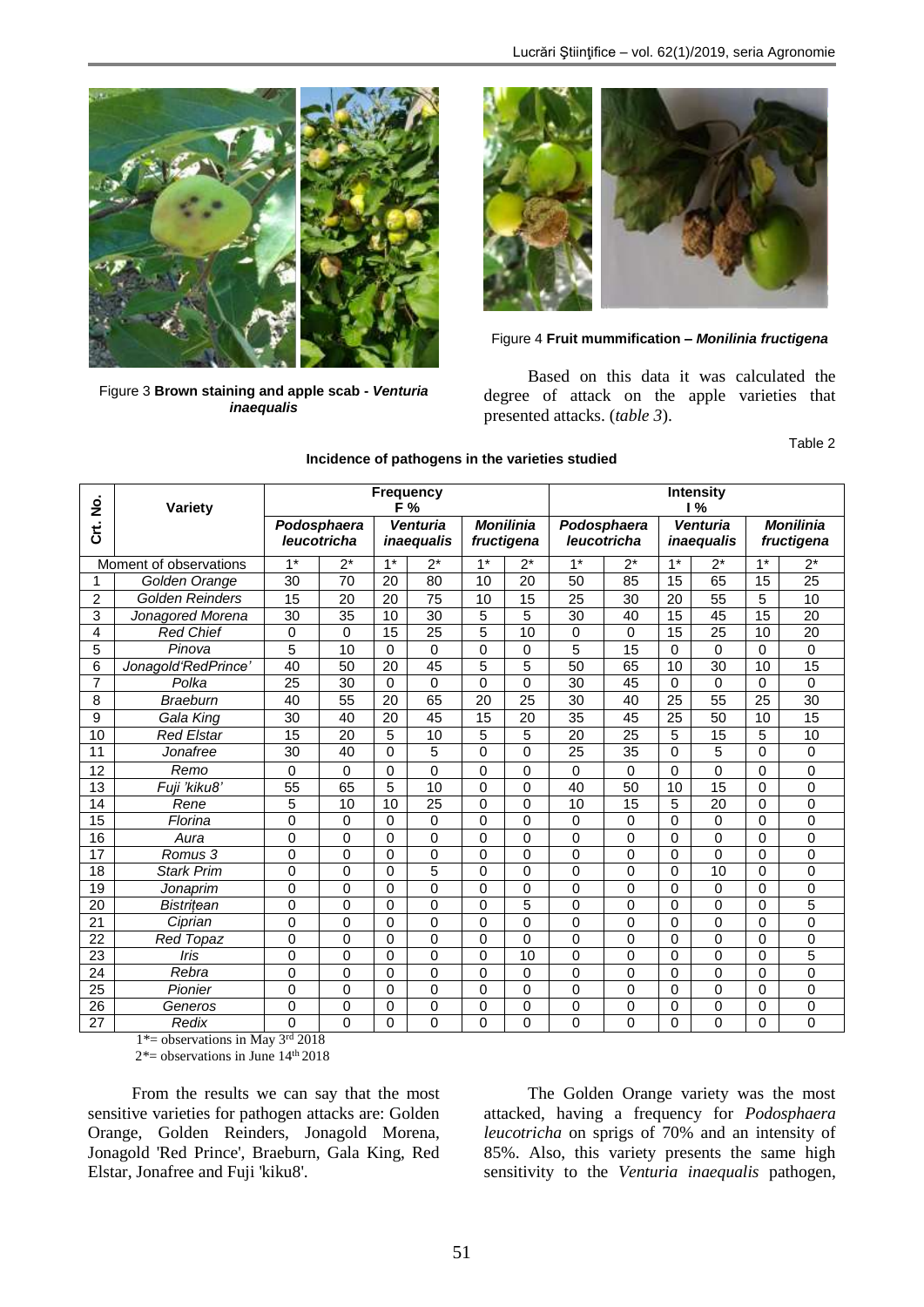with an 80% frequency and a 65% intensity, respectively.

Another variety that shows low resistance to mildew, scab and brown rot is Braeburn which exhibits a 55% attack rate on *Podosphaera leucotricha* and 65% on *Venturia inaequalis*. For *Monilinia fructigena*, the frequency values at first observation did not exceed 25% (Braeburn variety), 25% on the second survey respectively.

The intensity of the pathogen attack on the studied varieties varied depending on them, from 50% at the first assessment of the sanitary condition of the trees, to 85% at a second evaluation. The highest incidence was recorded in the pathogen *Podosphaera leucotricha* and the lowest incidence was found in the pathogen *Monilinia fructigena*.

For *Podosphaera leucotricha* at the first determination, although the highest degree of attack was recorded in the Jonagold 'Red Prince' variety, 20%, on 14 June it had an attack degree below the maximum value recorded in the Golden Orange variety with 59.5 % (*table 3*).

Sporadic attacks were recorded in the other varieties, but with an insignificant percentage.

Most of the varieties did not show symptoms of attack, due to their resistance to the pathogens studied, as well as due to the treatments to combat them.

**Evolution of pathogen attack (D.A.%)**

Table 3

| <b>Variety/ Pathogen</b> | Podosphaera leucotricha |          | Venturia inaequalis |          | Monilinia fructigena |                |  |
|--------------------------|-------------------------|----------|---------------------|----------|----------------------|----------------|--|
|                          | $1*$                    | $2^*$    | 1∗                  | $2^*$    | 1∗                   | $2*$           |  |
| Golden Orange            | 15                      | 59.5     | 3                   | 52       | 1.5                  | 5              |  |
| <b>Golden Reinders</b>   | 3.75                    | 6        | 4                   | 41.2     | 0.5                  | 1.5            |  |
| Jonagored Morena         | 9                       | 14       | 1.5                 | 13.5     | 0.75                 |                |  |
| <b>Red Chief</b>         | $\Omega$                | $\Omega$ | 2.25                | 6.2      | 0.15                 | $\overline{2}$ |  |
| Pinova                   | 0.25                    | 1.5      | 0                   | $\Omega$ | 0                    | 0              |  |
| Jonagold 'Red Prince'    | 20                      | 32.5     | 2                   | 13.5     | 0.15                 | 0.7            |  |
| Polka                    | 7.5                     | 13.5     | 0                   | 0        | 0                    | 0              |  |
| <b>Braeburn</b>          | 12                      | 22       | 5                   | 35.7     | 5                    | 7.5            |  |
| Gala King                | 10.5                    | 18       | 5                   | 22.5     | 1.5                  | 3              |  |
| <b>Red Elstar</b>        | 3                       | 5        | 0.25                | 1.5      | 0.25                 | 0.5            |  |
| Jonafree                 | 7.5                     | 14       | 0                   | 0.25     | 0                    | 0              |  |
| Fuji 'kiku8'             | 22                      | 32.5     | 0.5                 | 1.5      | 0                    | 0              |  |
| Rene                     | 0.5                     | 1.5      | 0.5                 | 5        | 0                    | 0              |  |
| <b>Stark Prim</b>        | 0                       | 0        | 0                   | 0.5      | 0                    | 0              |  |
| Bistritean               | 0                       | 0        | $\Omega$            | $\Omega$ | 0                    | 0.2            |  |
| Iris                     | $\Omega$                | $\Omega$ | $\Omega$            | $\Omega$ | 0                    | 0.5            |  |

1\*= observations in May 3rd 2018

 $2^*$ = observations in June  $14<sup>th</sup>$  2018

Observations on harmful fauna were carried out on *Cydia pomonella* (the apple worm) with the help of AtraPom pheromone traps. The catches were recorded weekly. with adults being taken out of the trap at each observation (*figure* 5).



Figure 5 **Capture of adults of the** *Cydia pomonella*  **species**

The replacement of the pheromone capsules was done at 4 weeks. The data obtained from each trap was recorded in tables and. based on the butterflies captured at each observation. the flight curve was established. to track more easily the evolution of the pest population (*figure* 6).

The AtraPom pheromone proved to be specific to *Cydia pomonella L.*. no other species were caught in the traps. Under the conditions specific to Bucharest area. the apple worm presents three generations per year: G1 - April to June; G2 - July to early August; G3 – August to September (Istrate. 2009; Roşca. 2001) and in this paper we caught the first generation. In 2018. April began with a temperature of 9.8°C. followed by a period of low temperatures of 6.5-6.9°C.

The population of the first generation was less numerous. the first catches were made on 03.05.2018 (3 adults/ trap) at 25°C.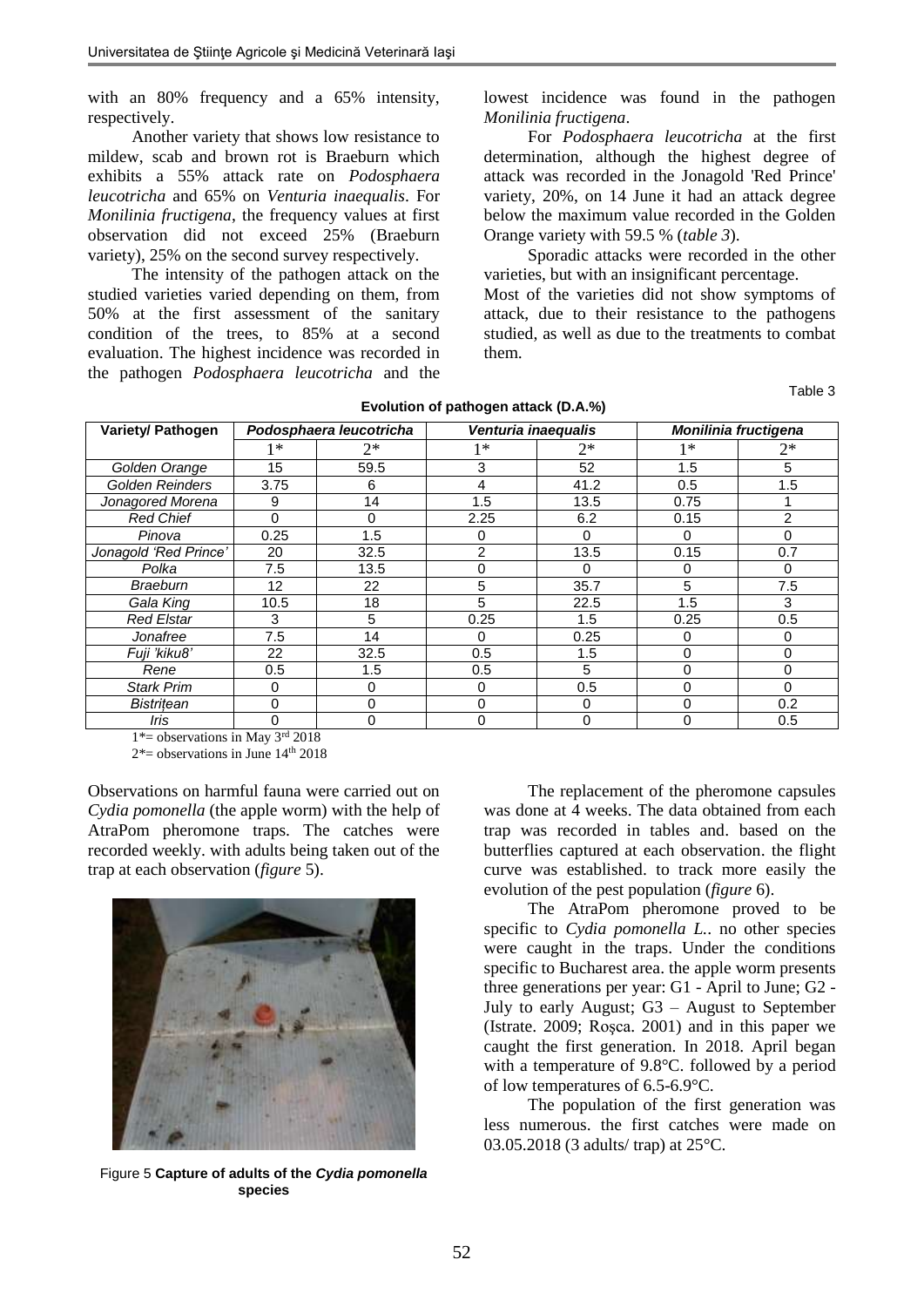

### Figure 6 **Dynamics of the species** *Cydia pomonella*

The flight curve of the species has a progressive increase. reaching a maximum flight of 7 adults/ trap. recorded on 10.05.2018. and the last captures were recorded on 17.05.2018 (2 adults/ trap).

With the weekly tracing of pheromone traps. it was reported that the first catches were recorded in the first decade of May. and last in the second decade of May. recording a single flight. which corresponds to the first generation.

The use of pheromone traps provided us with objective and real data on the dynamics and number of the populations of *Cydia pomonella L*.. successfully used to establish the prognosis and warning of treatments.

#### **CONCLUSIONS**

The pathogen *Podosphaera leucotricha* had an incidence of up to 70%. with a maximum intensity of 85%. the most attacked variety of apple being the Golden Orange.

Most attacked by *Venturia inaequalis* was the Golden Orange apple variety. with a high frequency of 80% and a maximum intensity of 65%.

Most affected by the *Monilinia fructigena* pathogen was the Braeburn apple variety with an attack rate of 7.5%.

The most resistant varieties that did not show any symptoms and were not attacked by the diseases described are: Redix. Generos. Pionier. Rebra. Red Topaz. Ciprian. Jonaprim. Romus 3. Aura. Florina and Remo.

The synthetic sex pheromone AtraPom has shown great power of attraction. proving practical and useful in knowing the population level of the apple worm (*Cydia pomonella L.*). the dynamics of its population. and the application of chemical treatments at optimal moments.

The dynamics of the *Cydia pomonella* species during the months of May-June 2018. highlighted the evolution of the first generation.

#### **ACKNOWLEGMENTS**

This research activity was carried out in the apple orchard of USAMV – Bucharest. Department of Pomiculture. to which I address many thanks.

#### **REFERENCES**

- **Drosu S., 1993 -** Use of Pheromones in Integrated Pest Management in Romania. Testing of Plant Protection Means. vol. XII. 27-35;
- **Ghizdavu I.. 1983 -** Surveillance of the population of *Laspeyresia pomonella L.* by means of pheromone traps in order to rationalize chemical treatments. Works of the 8th National Plant Protection Conference. Iaşi. 356-367;
- **Iacob M., 1977 -** The action of synthetic sex pheromones in the warning treatment of pests of fruit and wine plants. "In: ICPP Annuals". Bucharest. "Vol. XII". p. 126-215;
- **Iacob M., Iacob N, 1979 -** Use of pheromones in prognosis and pest control of cultivated plants. "In: ASAS Library". Bucharest. p. 31;
- **Istrate R., 2004 -** Dynamics of *Cydia funebrana* Tr.. and the application of forecasting elements between 2002-2003 (Scientific papers. U.S.M.V.B.. Series A. volume XLVII);
- **Rosca I., Istrate R., 2006 -** Researches referring microlepidopterous dynamics from apple orchard from University of Agronomical Sciences and Veterinary Medicine – Bucharest. Lucr. St.. U.S.A.M.V.B.. Series B Horticulture. ISBN 973- 7753-42-9. vol. XLIX. 347-353;
- **Istrate R., Rosca I., 2007 -** Studies on the dynamics of microlepidoptera in apple orchards. using pheromone traps. in the Bucharest area. Works. St. U.S.A.M.V. "Ion Ionescu de la Brad"- Iasi. ISSN 1454-7414. Vol. 50. no. 2. Series Agronomy. 348-354;
- **Istrate R., Rosca I., 2007 -** Monitoring of microlepidopters from agrobiochonoses of pear and peach plantation from U.S.A.M.V. Bucharest. Lucr. St. U.S.A.M.V. - Bucuresti. seria a. volume l. 123-130.
- **Istrate R., Rosca I., 2009**. Entomology Treaty (Agriculture. Horticulture. Forestry).Ed. ALPHA MDN. 392-396.
- **Manole Mali-Sanda, 2007.** Aspects concerning the behaviour of some apple varieties in at *Venturia inaequalis. Podosphaera leucotricha* and *Monilinia fructigena* at s.c.d.p. Baneasa (research and development orchard station-Baneasa USAMVB. Volume: Lucrări ştiinţifice. U.Ş.A.M.V.B., Seria A. Vol. L.
- **Popa T., Cristea S., Zală C., Manole M.S., 2013 -** Research on the efficacy of fungicides for control of *Monilinia laxa* (Aderh. & Ruhl.) *Honeyon Plum* T*r*ee. Scientific Papers-Series A. Agronomy 56. 333-336
- **Roşca I., Istrate R., Ivaşcu A., Manole Mali, Rădescu M., 2006 -** Researches on biodiversity in apple